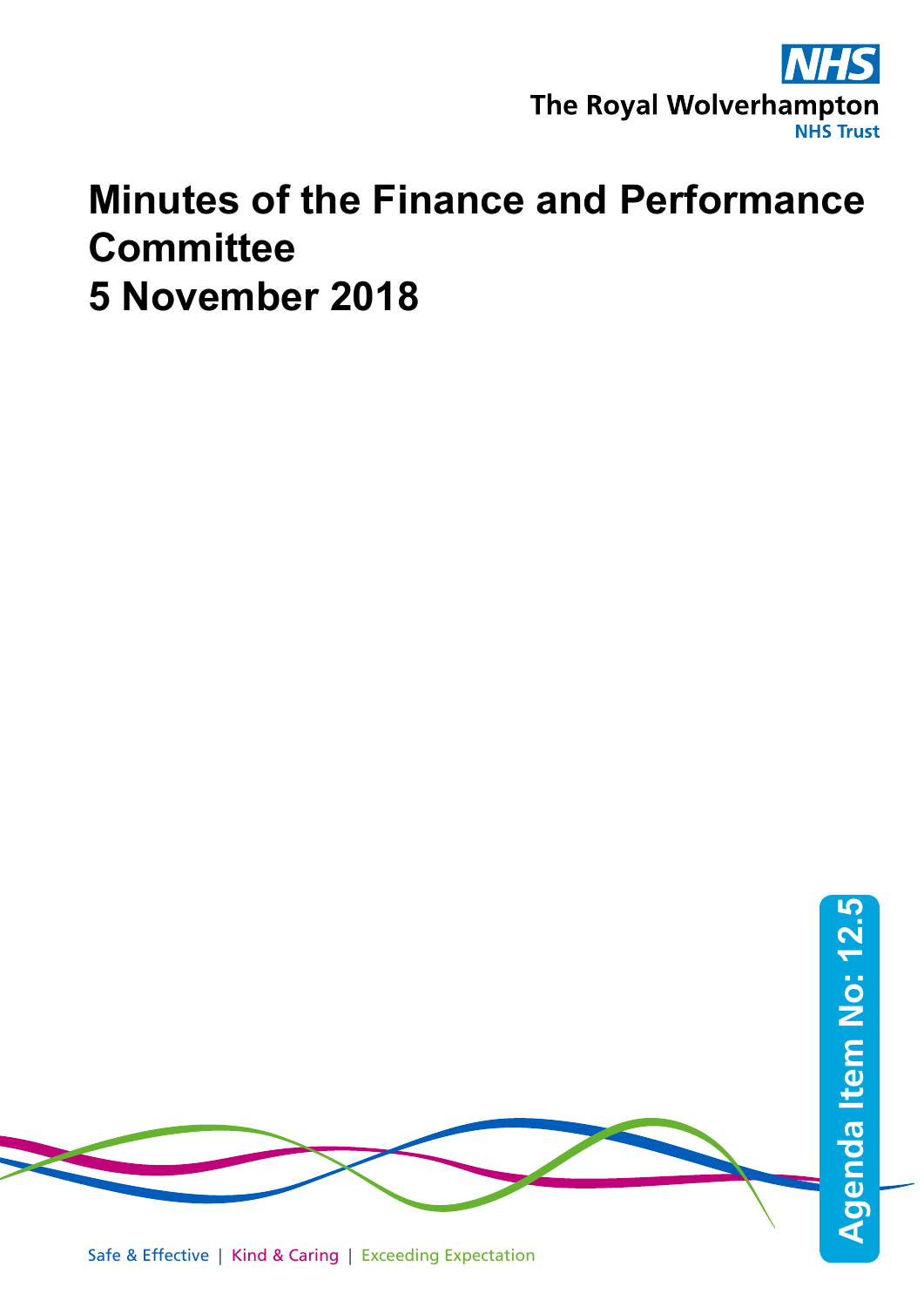## **Minutes of the Finance and Performance Committee**

Date Wednesday 19<sup>th</sup> September 2018 **Venue** Conference Room, Hollybush House, The Royal Wolverhampton NHS Trust (RWT) **Time** 8.30am

| Present: | Name                | Role                           |
|----------|---------------------|--------------------------------|
|          | Mary Martin         | Non-Executive Director (Chair) |
|          | Junior Hemans       | Non-Executive Director         |
|          | Kevin Stringer      | <b>Chief Finance Officer</b>   |
|          | Alan Duffell        | Director of Workforce          |
|          | <b>Gwen Nuttall</b> | <b>Chief Operating Officer</b> |
|          |                     |                                |

| In Attendance: | Name            | Role                                                                        |
|----------------|-----------------|-----------------------------------------------------------------------------|
|                | Helen Troalen   | Deputy Chief Financial Officer                                              |
|                | Simon Evans     | Deputy Director of Strategic Planning & Performance                         |
|                | Claire Richards | PA to Director & Deputy Director Strategic Planning & Performance (Minutes) |
|                | Lee Jones       | Planning & Performance Administrative Officer (Observer)                    |

| 100/2018 | <b>Apologies for Absence</b><br>Apologies were received from M Sharon and S Rawlings. C Richards Introduced L Jones, Planning<br>& Performance Administrative Officer, to the Committee.                                                                                                                                                                                                                                                                                                                                                                                                                                                                                                                                                                                                                                                                                                                                                                                                                                                                                                                                                                                                                                                                                                                                                                                                                                                             |    |
|----------|------------------------------------------------------------------------------------------------------------------------------------------------------------------------------------------------------------------------------------------------------------------------------------------------------------------------------------------------------------------------------------------------------------------------------------------------------------------------------------------------------------------------------------------------------------------------------------------------------------------------------------------------------------------------------------------------------------------------------------------------------------------------------------------------------------------------------------------------------------------------------------------------------------------------------------------------------------------------------------------------------------------------------------------------------------------------------------------------------------------------------------------------------------------------------------------------------------------------------------------------------------------------------------------------------------------------------------------------------------------------------------------------------------------------------------------------------|----|
| 101/2018 | Minutes of Meeting Held on 5 <sup>th</sup> September 2018                                                                                                                                                                                                                                                                                                                                                                                                                                                                                                                                                                                                                                                                                                                                                                                                                                                                                                                                                                                                                                                                                                                                                                                                                                                                                                                                                                                            |    |
|          | The minutes were agreed to be a true record.                                                                                                                                                                                                                                                                                                                                                                                                                                                                                                                                                                                                                                                                                                                                                                                                                                                                                                                                                                                                                                                                                                                                                                                                                                                                                                                                                                                                         |    |
| 101.1    | CIP Deep Dive Meeting (Page $6$ ) - M Martin referred to the deep dive meeting regarding CIP on<br>page 6 of the meetings and asked for feedback following the meeting.                                                                                                                                                                                                                                                                                                                                                                                                                                                                                                                                                                                                                                                                                                                                                                                                                                                                                                                                                                                                                                                                                                                                                                                                                                                                              |    |
|          | H Troalen stated that a meeting took place with NHS Improvement representatives the previous<br>day (18 <sup>th</sup> September) to discuss activity capacity, funding requirements, provide an update on<br>income and to discuss the CIP plan. The Trust discussed the Deloittes contract which is<br>providing assistance with the delivery of a robust CIP programme. The NHSI highlighted<br>concerns regarding a financial plan that did not correlate with the delivery of CIP. The Trust<br>informed the NHSI that we would be presenting a forecast to the Finance & Performance<br>Committee in October. K Stringer stated that he would be meeting with NHSI to discuss<br>feedback following the meeting. Suggestions from NHSI to deliver the control total consisted of<br>a vacancy freeze, land sale, private sector and site evaluation. H Troalen informed the<br>Committee that the Trust had informed the NHSI that RWT currently use a vacancy approval<br>panel to manage Trust vacancies and also stressed that the Trust are providing service support<br>for neighbouring Trusts. NHSI were using FIMS (Financial Information Management System)<br>data for discussion during the meeting. H Troalen stated that the FIMS data was not up to date<br>as the plan is frozen at a point in time whereas the Trust Business Plan moves throughout the<br>year. A revaluation of the FIMS and Trust Business Plan is required. | НT |
| 102/2018 | <b>Action Points From Previous Meeting</b>                                                                                                                                                                                                                                                                                                                                                                                                                                                                                                                                                                                                                                                                                                                                                                                                                                                                                                                                                                                                                                                                                                                                                                                                                                                                                                                                                                                                           |    |
| 102.01   | BAF - Mr Stringer stated that the BAF and risk register would be updated to reflect the impact                                                                                                                                                                                                                                                                                                                                                                                                                                                                                                                                                                                                                                                                                                                                                                                                                                                                                                                                                                                                                                                                                                                                                                                                                                                                                                                                                       | KS |
|          | of the pay award for the meeting in October.                                                                                                                                                                                                                                                                                                                                                                                                                                                                                                                                                                                                                                                                                                                                                                                                                                                                                                                                                                                                                                                                                                                                                                                                                                                                                                                                                                                                         |    |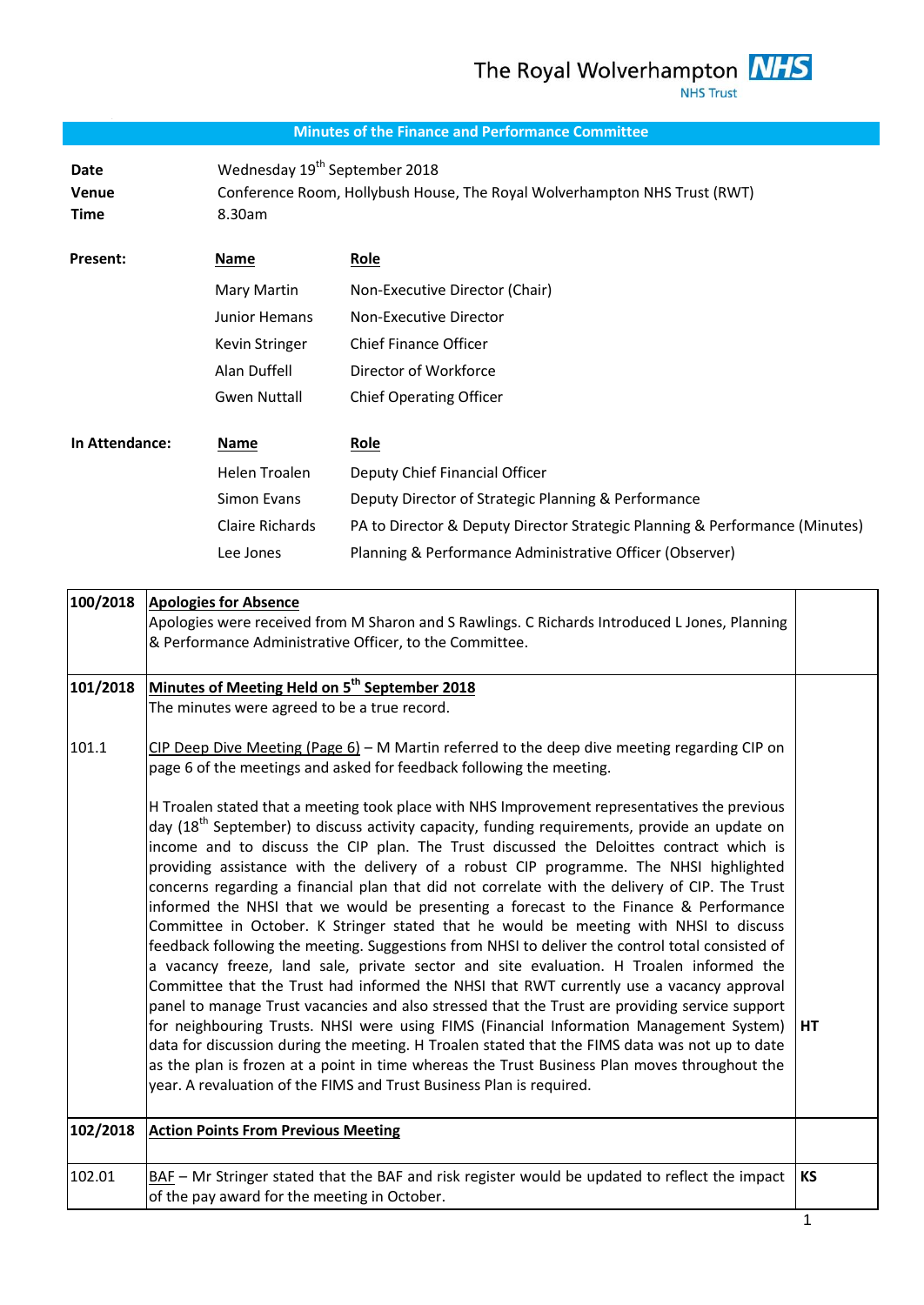| 102.02   | Supplementary Finance Report (Pass Through Drug Costs/Income) - K Stringer stated that the<br>reports needed to be updated to show income and budget in both for high cost pass through<br>drugs to ensure the contribution is accurate. H Troalen agreed to make the changes in next<br>month's report.                                                                                |           |  |  |
|----------|-----------------------------------------------------------------------------------------------------------------------------------------------------------------------------------------------------------------------------------------------------------------------------------------------------------------------------------------------------------------------------------------|-----------|--|--|
| 102.03   | Risk Gain Share - K Stringer stated that discussions have taken place with the CCG and that a<br>signed copy of the Risk Gain Share agreement is awaited for Staffordshire. H Troalen informed<br>HT/KS<br>the Committee that she would chase this for Wolverhampton, the Trust was still awaiting a<br>response. This would be chased.                                                 |           |  |  |
| 102.04   | Quarterly Cash Flow Focus - K Stringer confirmed that the Cytology service model was a smaller<br>single service with income to the Trust. K Stringer and H Troalen confirmed the close scrutiny of<br>the income received and would provide an update at the October meeting for the Black Country<br>Pathology Service.                                                               | KS/HT     |  |  |
| 102.05   | Quarterly Cash Flow Focus (Local Authority Debt) - S Evans stated that month 5 reconciliation<br>has been agreed but has not yet been received.                                                                                                                                                                                                                                         |           |  |  |
| 102.06   | Performance Element of the IQP Report (Cancer Waiting Times) - S Evans to report back to the<br>Committee in October regarding the decision on the reduction or removal of cancer fines<br>following a debate between NHS England and NHS Improvement.                                                                                                                                  | <b>SE</b> |  |  |
| 102.07   | Mandatory Training - A Duffell stated that work to review Mandatory Training was underway<br>and asked the Committee to monitor the data to the end of the year. M Martin agreed to<br>transfer this action to the Workforce & Organisational Development Committee.                                                                                                                    |           |  |  |
| 102.08   | Financial Recovery Board Report (Taunton Visit) - Mr Sharon had circulated the information<br>from the Taunton visit. Action completed.                                                                                                                                                                                                                                                 |           |  |  |
| 102.09   | Temporary Staffing Expenditure Dashboard - H Troalen stated that additional narrative had<br>been included in the report but that due to the quick turnover there had not been sufficient<br>time to include more detail regarding bank activity and costs. The report would be updated next<br>month.                                                                                  | HT        |  |  |
| 103/2018 | Governance                                                                                                                                                                                                                                                                                                                                                                              |           |  |  |
| 103.1    | <b>BAF Update</b><br>There were no further updates to report. M Martin informed the Committee that a new risk,<br>SR12 regarding Mortality would be added to the BAF for discussion at QGAC.                                                                                                                                                                                            |           |  |  |
| 104/2018 | <b>Financial Planning</b>                                                                                                                                                                                                                                                                                                                                                               |           |  |  |
| 104.1    | <b>Long Term Financial Model (LTFM)</b><br>H Troalen confirmed that the LTFM had been deferred until there is a clear forecast. H Troalen<br>stated that the forecast would be presented to the Committee in October and the LTFM would<br>be presented in November.                                                                                                                    |           |  |  |
|          | M Martin asked for an update regarding budget setting. S Evans informed the Committee that<br>planning requirements are yet to be confirmed and that a debate is taking place as to whether<br>there will be a 2 or 3 year planning round. H Troalen stated that the Trust would be adhering to<br>the current annual planning timetable in the absence of the planning round guidance. |           |  |  |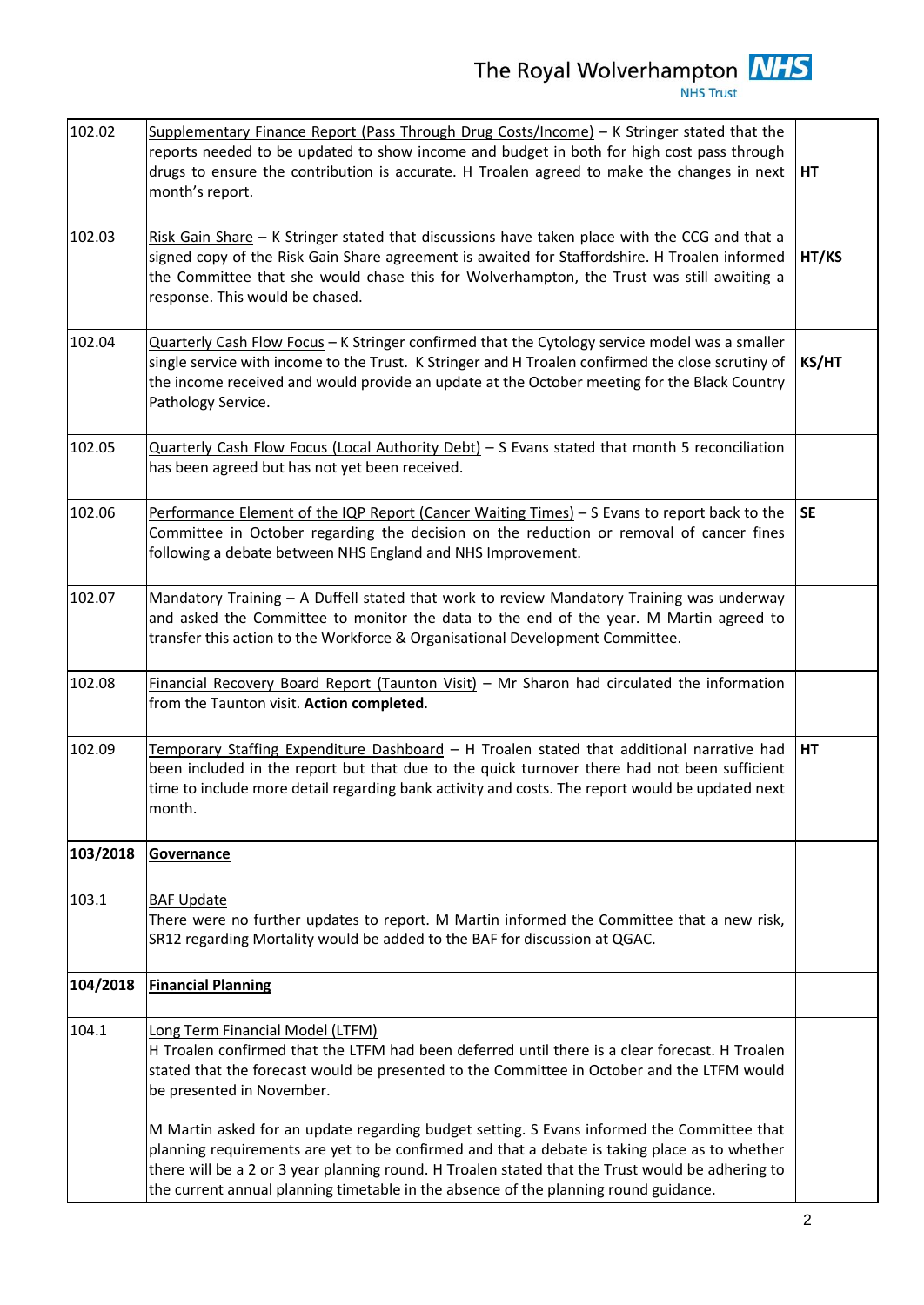| 105/2018  | <b>Financial Performance for Period 5</b>                                                                                                                                                                                                                                                                                                                                                                                                                                                                                                                                                                                                                                                                                                  |                   |                              |                |              |  |
|-----------|--------------------------------------------------------------------------------------------------------------------------------------------------------------------------------------------------------------------------------------------------------------------------------------------------------------------------------------------------------------------------------------------------------------------------------------------------------------------------------------------------------------------------------------------------------------------------------------------------------------------------------------------------------------------------------------------------------------------------------------------|-------------------|------------------------------|----------------|--------------|--|
| 105.01    | Trust Financial Report - K Stringer provided an overview of the Finance Report.                                                                                                                                                                                                                                                                                                                                                                                                                                                                                                                                                                                                                                                            |                   |                              |                |              |  |
|           |                                                                                                                                                                                                                                                                                                                                                                                                                                                                                                                                                                                                                                                                                                                                            |                   |                              |                |              |  |
|           |                                                                                                                                                                                                                                                                                                                                                                                                                                                                                                                                                                                                                                                                                                                                            | <b>Plan £'000</b> | Year to Date<br>Actual £'000 | Variance £'000 |              |  |
|           | Surplus/(Deficit)                                                                                                                                                                                                                                                                                                                                                                                                                                                                                                                                                                                                                                                                                                                          | (7,271)           | (7.647)                      | (376)          |              |  |
|           | <b>Achieved PSF</b>                                                                                                                                                                                                                                                                                                                                                                                                                                                                                                                                                                                                                                                                                                                        | 3234              | 2,264                        | (970)          |              |  |
| 105.01.01 | Control Total Surplus/(Deficit)<br>(4,037<br>(5,384<br>(1,346<br>Financial Plan: K Stringer stated that the Trust is behind the year to date financial plan at<br>month five by £1,346k, which is made up of £970k unachieved PSF and £376k adverse to plan<br>on all other budgets. Income shows a favourable variance to plan of £4.8m year to date,<br>however, it should be noted that there was a one-off benefit in August of £0.4m which relates<br>to adjusting the accrual for fines to reflect the guidance for 2018/19. Expenditure is adverse to<br>plan by £5.2m year to date which is predominately due to pay expenditure exceeding the<br>budget. The pay overspend does also include the impact of the new AFC pay award. |                   |                              |                |              |  |
|           | The shortfall on PSF income is due to the Q1 A&E element that was not achieved and a prudent<br>assumption that similarly Q2 will not be achieved. It is possible, however, that at the end of<br>next month the full PSF available will be achieved for Q2 if the A&E trajectory is delivered.                                                                                                                                                                                                                                                                                                                                                                                                                                            |                   |                              |                |              |  |
| 105.01.02 | Financial Risks: This financial year is expected to be one of the most challenging years that the<br>Trust has experienced. The key risks are:                                                                                                                                                                                                                                                                                                                                                                                                                                                                                                                                                                                             |                   |                              |                |              |  |
|           | 1)<br>A high activity and income plan. To a degree this risk has been mitigated as the funding for<br>additional capacity has now been agreed with divisions.<br>A low contingency compared to previous years.<br>2)<br>A £25m CIP target and a £11.1m vacancy factor, both of which have only been partially<br>3)<br>delivered year-to-date.<br>The nationally agreed pay award is a risk that has materialised with an estimated cost<br>4)<br>pressure of £0.6m in 2018/19.<br>Agreeing funding for the AEC/ frailty model of care and/ or securing transition funding for<br>5)<br>the $2017/18$ ward closure (£1.1m).<br>Confirmation of the £6m funding for MSFT support.<br>6)                                                     |                   |                              |                |              |  |
| 105.01.03 | CIP and Vacancy Factor: In month five there has been an under recovery of £0.45m against the<br>in-month CIP plan of £1.16m. Year to date shows an achievement of £3.11m against a plan of<br>£5.78m. Of the CIP delivered to date, there is a £1.34m recurrent full year effect. The non-<br>delivery of recurrent and cash releasing CIP continues to be an issue. The vacancy factor target<br>for month five is £0.9m (18/19 Factor only). There was an under recovery of £0.2m.                                                                                                                                                                                                                                                       |                   |                              |                |              |  |
| 105.01.04 | Cash: At the 31st August 2018 the Trust had a cash balance of £13.4m which is £1.6m above the<br>plan.                                                                                                                                                                                                                                                                                                                                                                                                                                                                                                                                                                                                                                     |                   |                              |                |              |  |
| 105.01.05 | Pay: K Stringer informed the Committee that the back pay for the Agenda to Change Pay Award<br>had been issued to staff in August. The financial deficit in a full year of the award has risen to<br>£600k and will increase as the Trust recruits additional staffing. K Stringer highlighted concerns<br>expressed at the Financial Directors Meeting regarding the financial implications of the funding<br>shortfall. J Hemans asked how neighbouring Trusts would manage the gap. K Stringer stated<br>that discussions are taking place as the mechanism (ESR an+ plan + expected efficiency savings)<br>used to calculate the pay award was complex.                                                                                |                   |                              |                |              |  |
| 105.01.06 | Bank: A discussion took place regarding the deep dive exercise. A Duffell and H Troalen<br>confirmed that the deep dive would be available for discussion at the next meeting. Further                                                                                                                                                                                                                                                                                                                                                                                                                                                                                                                                                     |                   |                              |                | <b>AD/HT</b> |  |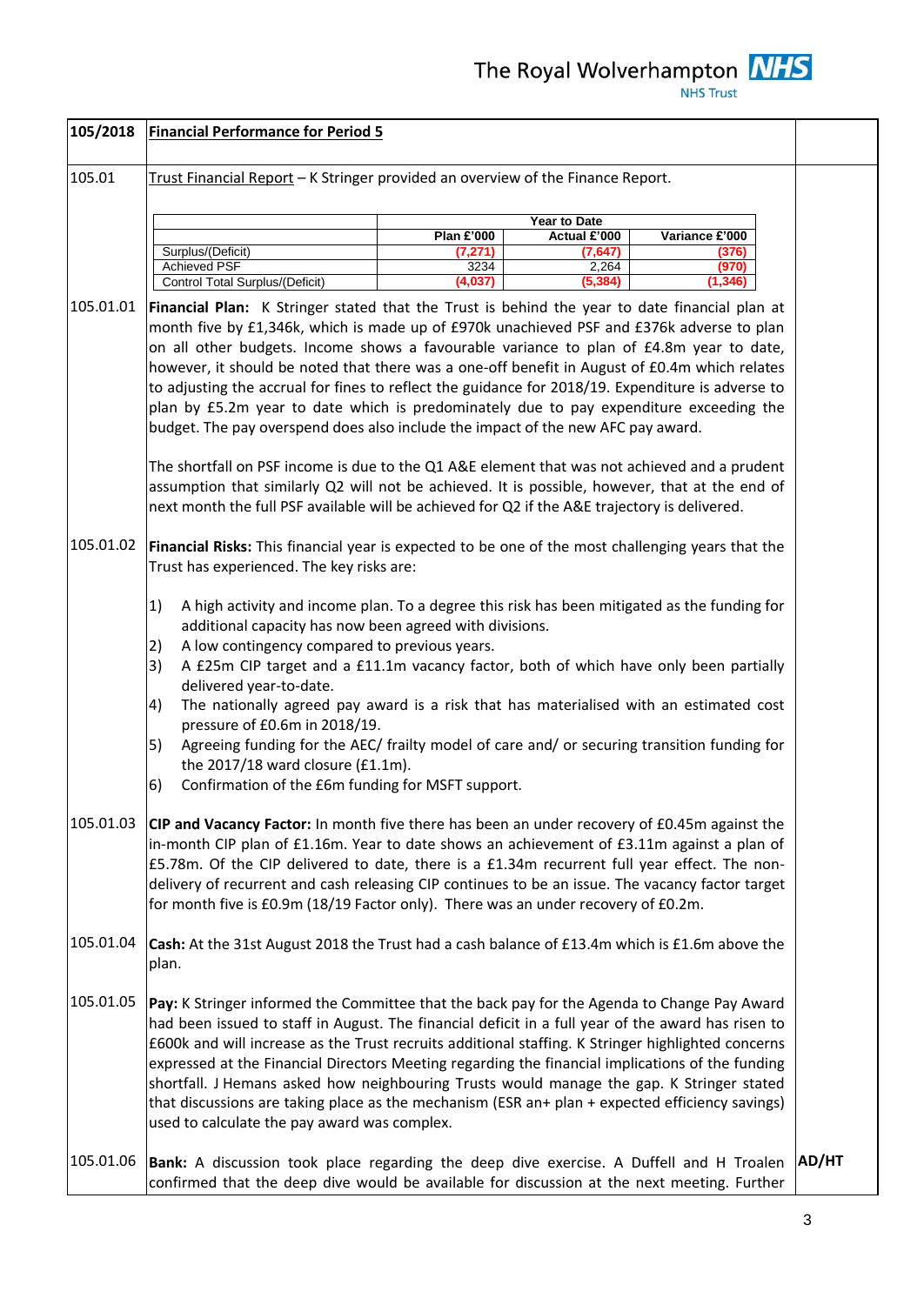**NHS Trust** 

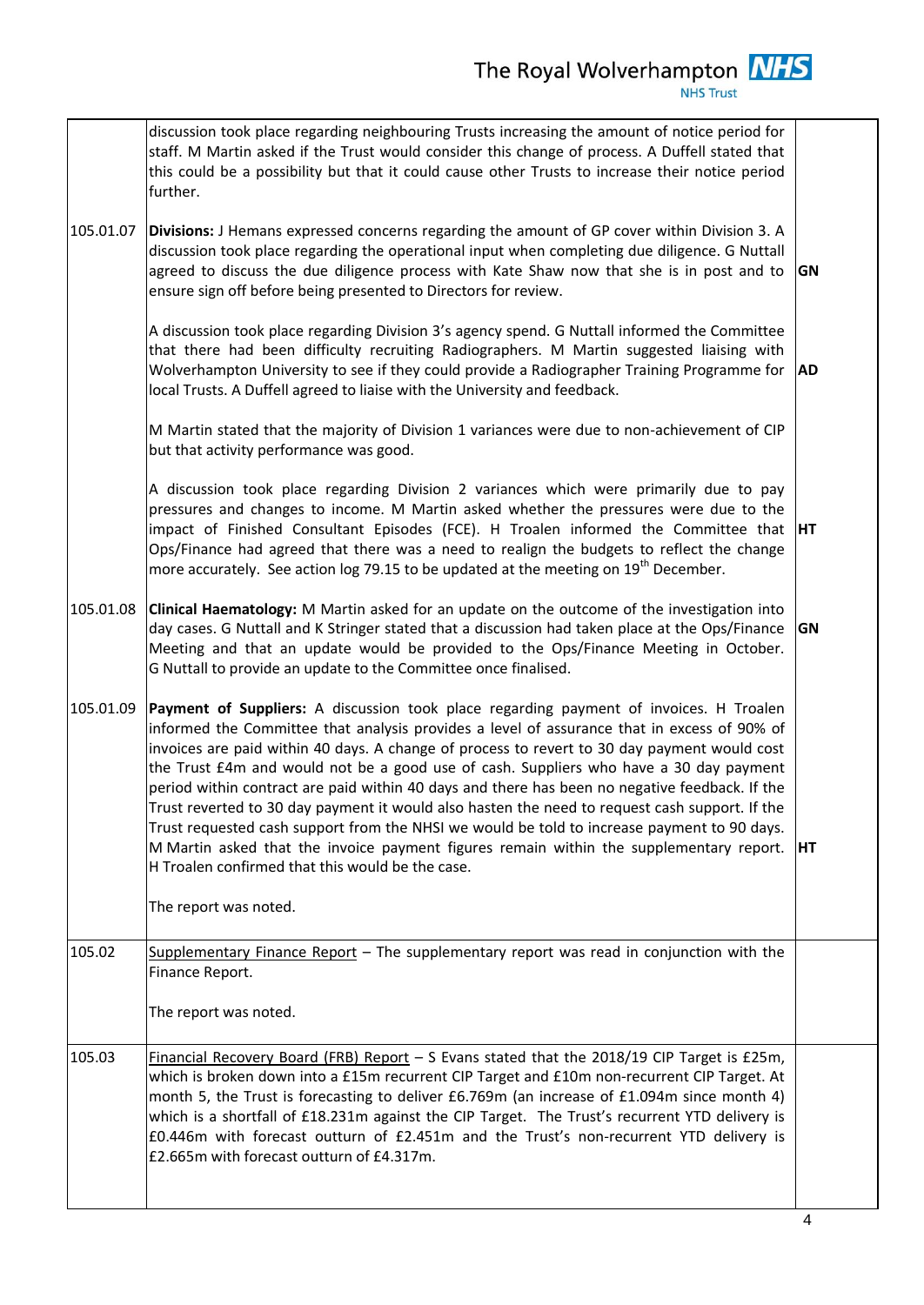|           | The Trust has delivered £3.111m year to date against a year to date FRB Approved Plan of<br>£3.028m. However, this only relates to schemes FRB has approved. The year to date Trust CIP<br>Plan is £5.782m. As a result, the Trust has only delivered 53.8% of the YTD Trust Plan.                                                                                                                                                                                                                                                  |            |
|-----------|-------------------------------------------------------------------------------------------------------------------------------------------------------------------------------------------------------------------------------------------------------------------------------------------------------------------------------------------------------------------------------------------------------------------------------------------------------------------------------------------------------------------------------------|------------|
|           | To date FRB has approved 30 PIDs with a value of £4.480m. On 12th September 2018 Division 2<br>and 3 presented 3 new PIDs for FRB approval with a combined value of £0.114m. FRB approved<br>all three PIDs.                                                                                                                                                                                                                                                                                                                        |            |
|           | S Evans stated the Trust has asked the NHSI for suggestions to generate further CIP savings that<br>we have not already attempted or achieved, there have been no ideas forthcoming. K Stringer<br>stated that the Finance Team are completing an analysis of non-recurring CIP and vacancy<br>factor from last financial year to assist with calculations for this financial year. Discussions have<br>taken place with Royal Stoke University Hospital (UHNM) regarding joint working in<br>procurement.                          |            |
| 105.03.01 | K Stringer informed the Committee that NHS supply chain is being moved to a new supplier and<br>that he would be attending a workshop regarding this. K Stringer to feedback following the<br>workshop.                                                                                                                                                                                                                                                                                                                             | <b>IKS</b> |
| 105.03.02 | M Martin asked for feedback on the outcome of the Outpatient Project. G Nuttall confirmed<br>that the project was delivering transactional savings on track. G Nuttall agreed to share a<br>presentation produced by Alex Claybrook regarding the project with the Committee. G Nuttall<br>stated that a kick off meeting had taken place to develop a plan to achieve the transformational<br>savings.                                                                                                                             | GN         |
|           | The report was noted.                                                                                                                                                                                                                                                                                                                                                                                                                                                                                                               |            |
| 105.04    | Temporary Staffing Expenditure Dashboard - The report was noted.                                                                                                                                                                                                                                                                                                                                                                                                                                                                    |            |
| 106/2018  |                                                                                                                                                                                                                                                                                                                                                                                                                                                                                                                                     |            |
|           | <b>Performance</b>                                                                                                                                                                                                                                                                                                                                                                                                                                                                                                                  |            |
| 106.01    | Performance Element of the IQP Report (National & Contractual Standards) - G Nuttall<br>presented highlights from the report.                                                                                                                                                                                                                                                                                                                                                                                                       |            |
| 106.01.01 | RTT Waiting Times - Performance reached the recovery trajectory figure for August, achieving<br>90.98% for the month. Each directorate continues to be monitored against their individual<br>trajectories for both activity numbers and backlog reduction for each month. Diagnostic waiting<br>times saw slight deterioration during August, however, the Trust remained within tolerance.<br>The pressure points continue in Cardiac diagnostic testing and additional sessions are utilised to<br>keep up with demand.           |            |
| 106.01.02 | Urgent Care - Total time spent in the Emergency Department improved during August and the<br>Trust was in the top 30 nationally, however, the 95% target was not met. G Nuttall stated that<br>there were 2 x 12 hour breaches during August and that the CCG are meeting with Mental<br>Health Trusts and RWT to look at improving processes. However, G Nuttall felt that this would<br>be a capacity issue for mental health teams and that this may deteriorate nationally. Overall<br>August was a good month for performance. |            |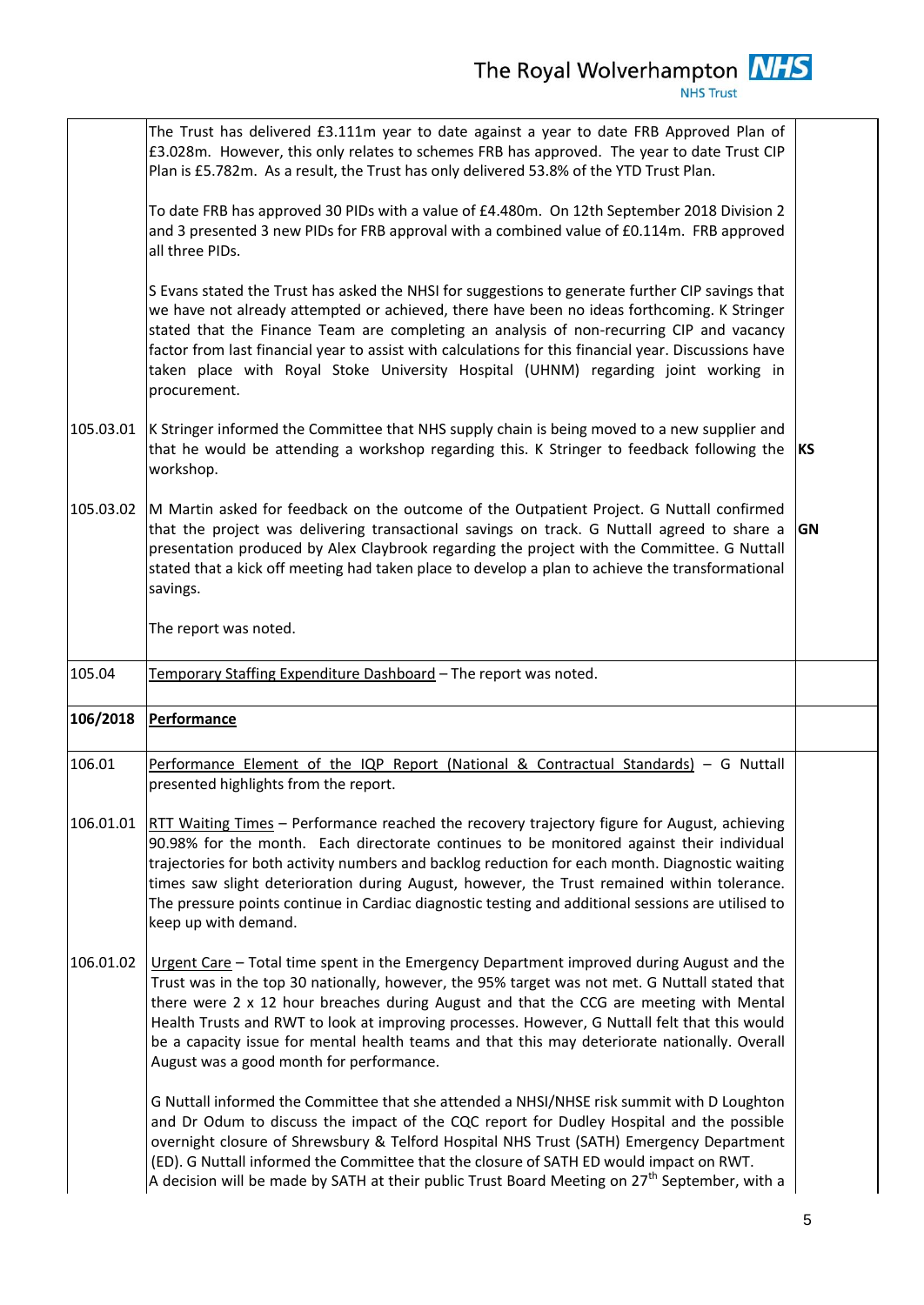| The Royal Wolverhampton <b>NHS</b><br><b>NHS Trust</b>                                                                                                                                                                                                                                                                                                                                           |    |
|--------------------------------------------------------------------------------------------------------------------------------------------------------------------------------------------------------------------------------------------------------------------------------------------------------------------------------------------------------------------------------------------------|----|
| view to closing overnight from October onwards. G Nuttall stated that she would compile a<br>report to discuss at Trust Board but stressed that this had already been factored into winter<br>plans as a precautionary measure.                                                                                                                                                                  | GN |
| M Martin asked if there had been a discussion to change the MRFT baseline for more<br>admission. G Nuttall confirmed that this had not taken place at the meeting but that<br>discussions need to take place regarding this. K Stringer confirmed that M Sharon would have<br>discussions with Commissioners and ask for tariff plus payment as the Trust would need to<br>recruit agency staff. |    |

106.01.03 Ambulance Handover – G Nuttall informed the Committee that ambulance handover had improved during August, with an increase of  $5 - 6%$  ambulance conveyances. The Trust has also been receiving regular diverts from Russells Hall Hospital.

106.01.04 Winter Capital Funds – G Nuttall informed the Committee that the 3 business cases for additional funding, totalling £1.85m, had been approved but would need to be spent by 24/12/18. The schemes consisted of; 1 additional MRI pad (£50k), reconfiguration of some minor cubicles within the Emergency Department to reconfigure the Paediatric waiting area (£500k already in the Capital Programme) and refurbishment of a ward that will be opened to assist with winter pressures.

## 106.01.05 Cancer Waiting Times – The performance figures are as follows:

- **2 Week Wait:** the breaches in month were as follows; 56.8% were due to internal issues (capacity) and 43.2% were patient choice.
- **2WW Breast Symptomatic:** the breaches in month were as follows; 25.9% were due to capacity issues and 74.1% were patient choice.
- **31 Day to Treatment:** 24 patient breaches in month, 18 were due to capacity issues, 3 complex cases and 3 patient initiated.
- **31 Day Sub Surgery:** 9 patient breaches in month; 8 were due to capacity issues and 1 patient initiated.
- **31 Day Sub Radiotherapy:** 36 patient breaches in month; 35 were due to capacity issues and 1 patient initiated.
- **62 Day to Treatment:** 54 patient breaches in month.
- **62 Day Screening:** 2 patient breaches in month.
- **62 Day Consultant Upgrade:** 18 patient breaches in month.
- **Patients over 104 days** Following July 2018 month end final upload 14 patients were treated at 104+ days on a cancer pathway during the month, all of these patients had a harm review and no harm was identified.

G Nuttall informed the Committee that this is the area with the most challenging performance and that the Trust had set a target of treating 105 patients per month, based on static referrals. However, the number of referrals had increased, which means that the baseline would need to increase to 118 to ensure that the Trust can treat patients from the backlog. The baseline has been increased from September onwards, however, if the number of referrals keep increasing it will have a negative impact.

G Nuttall stated that she would bring an updated Elective Intensive Support Team (EIST) report to next month's Finance & Performance Committee Meeting.

**GN**

G Nuttall expressed concerns regarding the deterioration of national cancer performance and stated that the electronic referral system has generated an increase in the number of referrals. G Nuttall stated that was high number of DNA's (20%) of patients that were being referred via the fast track pathway and felt that GPs were not informing patients that this referral was for cancer treatment.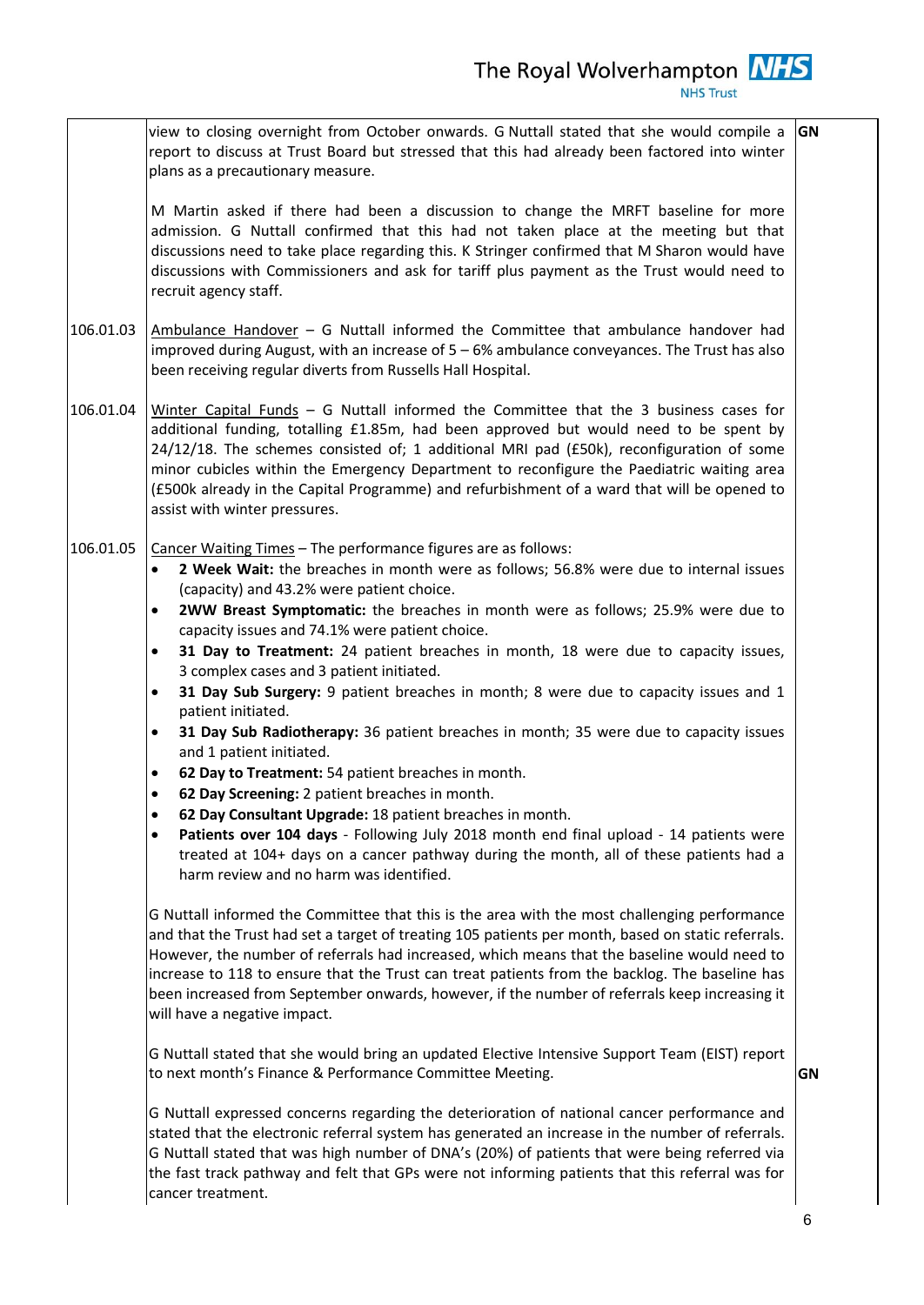The R

| Royal Wolverhampton |
|---------------------|
| <b>NHS Trust</b>    |

**NHS** 

|          | The Committee noted the report.                                                                                                                                                                                                                                                                                                                                                                                                                                                                                                                                                                                                                                                                                             |        |
|----------|-----------------------------------------------------------------------------------------------------------------------------------------------------------------------------------------------------------------------------------------------------------------------------------------------------------------------------------------------------------------------------------------------------------------------------------------------------------------------------------------------------------------------------------------------------------------------------------------------------------------------------------------------------------------------------------------------------------------------------|--------|
| 106.03   | Performance against Contractual Standards (Fines) - The Committee noted the report.                                                                                                                                                                                                                                                                                                                                                                                                                                                                                                                                                                                                                                         |        |
| 096.04   | NIHR CRN: West Midlands Report - The Committee noted the report. M Martin stated that the<br>Committee would discuss any red deliverable risks identified in the report when NIHR attend<br>the meeting in December.                                                                                                                                                                                                                                                                                                                                                                                                                                                                                                        |        |
| 107/2018 | <b>Financial Planning</b>                                                                                                                                                                                                                                                                                                                                                                                                                                                                                                                                                                                                                                                                                                   |        |
| 107.1    | Service Line Reporting (SLR) - H Troalen informed the Committee that the SLR report covers the<br>first 2 months of this financial year. M Martin expressed concerns regarding the small bubble<br>for critical care on the bubble chart and asked if this was correct as it was showing a £9.5m<br>negative contribution. H Troalen stated that she would look into this and report back, it was<br>thought that the discrepancy may be due to the supplementary report providing month 5 data<br>and the SLR providing month 2 data.                                                                                                                                                                                      | HT     |
|          | M Martin suggested that K Shaw attend to the Finance & Performance Committee Meeting in<br>November to discuss the last 6 month's performance for Division 3. G Nuttall to feedback to K<br>Shaw.                                                                                                                                                                                                                                                                                                                                                                                                                                                                                                                           | GN/KSh |
|          | The report was noted.                                                                                                                                                                                                                                                                                                                                                                                                                                                                                                                                                                                                                                                                                                       |        |
| 108/2018 | <b>Reports to Note for Period 5</b>                                                                                                                                                                                                                                                                                                                                                                                                                                                                                                                                                                                                                                                                                         |        |
| 108.1    | Financial Monitoring NHSi Return - The return was noted.                                                                                                                                                                                                                                                                                                                                                                                                                                                                                                                                                                                                                                                                    |        |
| 108.02   | Financial Monitoring NHSi Template - The template was noted.                                                                                                                                                                                                                                                                                                                                                                                                                                                                                                                                                                                                                                                                |        |
| 108.03   | Annual Work Plan - The work plan was noted and updated accordingly.                                                                                                                                                                                                                                                                                                                                                                                                                                                                                                                                                                                                                                                         |        |
| 108.04   | Finance Minutes – The minutes were noted.                                                                                                                                                                                                                                                                                                                                                                                                                                                                                                                                                                                                                                                                                   |        |
| 108.05   | Capital Report - M Martin asked for clarification regarding the increased capital spend in<br>September. H Troalen stated that this was for LINAC purchase and £2m of PFI (Private Financial<br>Investment) additions.<br>The report was noted.                                                                                                                                                                                                                                                                                                                                                                                                                                                                             |        |
| 109/2018 | <b>Any Other Business</b>                                                                                                                                                                                                                                                                                                                                                                                                                                                                                                                                                                                                                                                                                                   |        |
| 109.01   | $Pathology - K Stringer informed the Committee that the business case had been approved by$<br>all boards. However, there has been further discussion regarding the TUPE of specialist<br>chemistry staff. Sandwell & West Birmingham Hospitals are challenging the proposed non-pay<br>savings and negotiations have taken place between Chief Executive Officers. Sandwell & West<br>Birmingham have proposed a risk/share agreement. M Martin expressed concerns regarding<br>the signing of business cases before TUPE arrangements have been agreed. K Stringer stated<br>that the key finance issues of the variant come into play when the specialist chemistry lab<br>move from the city site to the Sandwell site. |        |
| 109.02   | Apologies - J Hemans provided apologies for the next meeting.                                                                                                                                                                                                                                                                                                                                                                                                                                                                                                                                                                                                                                                               |        |